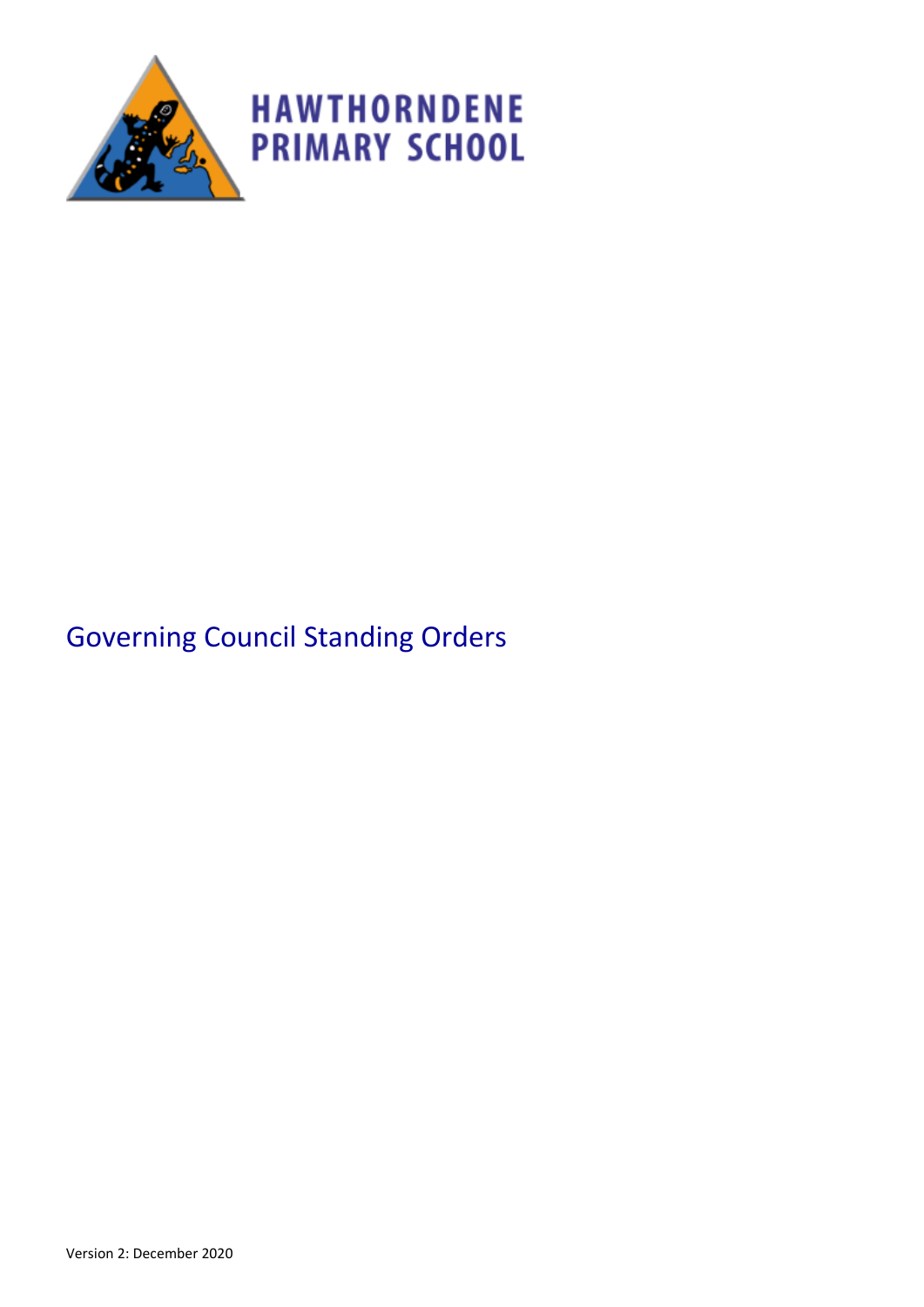

## **1. Introduction**

These Standing Orders are for the Hawthorndene Primary School (HPS) Governing Council and are applicable to all general meetings and committee meetings of the Governing Council and, as far as appropriate, to meetings of subcommittees, and shall be construed subject to the Hawthorndene Primary School Governing Council constitution. The purpose of these Standing Orders is to assist the HPS Governing Council to operate efficiently and effectively within the legal framework and Department for Education (DfE) guidelines for Governing Councils.

#### **2. Guiding principles of these Standing Orders**

- **2.1.** HPS Governing Council procedures should be fair and contribute to open, transparent and informed decisionmaking.
- **2.2.** HPS Governing Council procedures should reflect levels of formality appropriate for the nature and scope of the responsibilities exercised at the meeting.

These Standing Orders are determined by the HPS Governing Council but must be consistent with the legal requirements set out in the SA Education and Children's Services Act 2019 ('the Act'), the HPS Governing Council Constitution, the HPS Governing Council Code of Practice and SA Government Department administrative guidelines.

**2.3.** HPS Governing Council procedures should be clear and follow constitutional direction to give the Governing Council and community confidence in the decisions and deliberations undertaken at the meeting.

#### **3. Governing Council membership**

- **3.1.** The membership of the HPS Governing Council, according to its Constitution, is 16 members, as follows:
	- Principal (1)
	- Parents (9)
	- Staff member (Department employee) (1)
	- Member of OSHC committee (1)
	- Member of Parents and Friends committee (1)
	- Community members (3), one of whom represents Hawthorndene Kindergarten
- **3.2.** The membership of the Principal on Governing Council is ex-officio, ie not by election or appointment.
- **3.3.** All members of the HPS Governing Council must have a valid child-related employment clearance as defined by the SA Government.
- **3.4.** All members of the HPS Governing Council must have undertaken training in child protection as defined by the SA Government.

#### **4. Office bearers**

- **4.1.** The HPS Governing Council will have the following office bearer positions:
	- Chairperson
	- Deputy Chairperson
	- **Secretary**
	- **Treasurer**
- **4.2.** Office bearers will be elected at the first meeting of the Governing Council following the Annual General Meeting as outlined in the HPS Governing Council Constitution.
- **4.3.** Any parent or community member of HPS Governing Council is eligible to be elected as an office bearer, however the Chairperson or Deputy Chairperson (presiding member) must be someone responsible for a student enrolled in, or a child who is to attend, the school. A parent who is a school staff member or DfE employee may only be appointed presiding member if no other GC member is willing to undertake the role and this must be approved by the Chief Executive in accordance with the Act.

#### **5. Election of office bearers**

**5.1.** In the election of an office bearer, if the votes are tied, the Governing Council will decide the outcome by either holding a new election or drawing of lots. If a new election is held and is also tied, the Governing Council may decide the election by the drawing of lots or decide to conduct further elections until the election of office bearers is decided.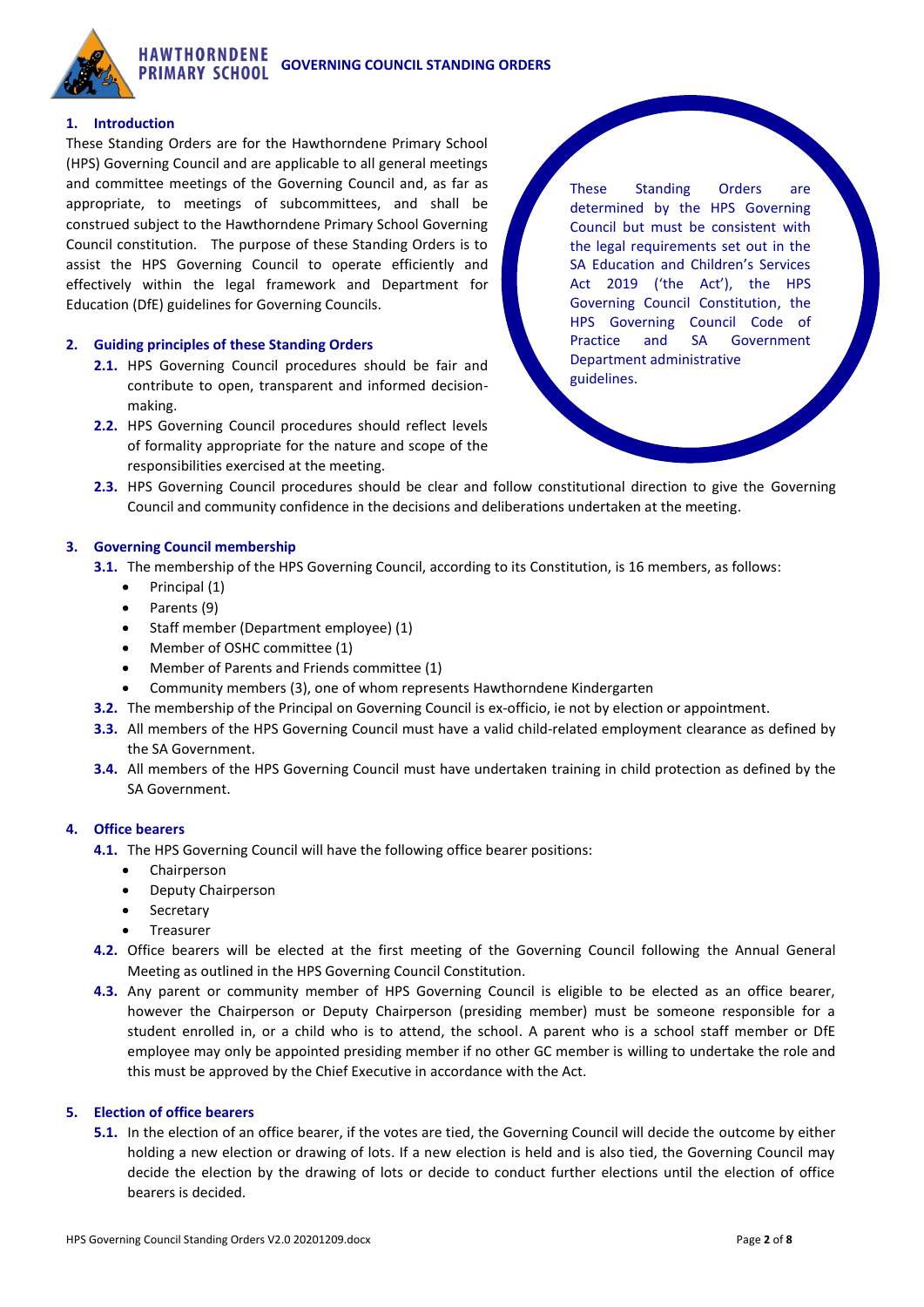## **6. Induction of new Councillors**

- **6.1.** Following the election of office bearers, the Chairperson or their delegate will supply newly elected/appointed Councillors with the following documents (if not publicly available on the HPS website) as soon as practicable after their appointment/election at the Annual General Meeting:
	- HPS Governing Council Constitution
	- HPS Governing Council Standing Orders
	- HPS Governing Council Code of Practice
	- Minutes of the Governing Council meetings for the past twelve months
	- Current Budget papers
	- Terms of Reference for HPS Governing Council Sub-Committees
	- Contact details of other current Governing Council members
- **6.2.** Newly elected Councillors will also be provided with website links to the following resources:
	- SA Government Administrative Instructions and Guidelines
	- Schedule for SA Government face-to-face Governing Council training
	- SA Government online Governing Council training
- **6.3.** At the discretion of the Governing Council, the Chairperson or their delegate may also provide newly elected members with an induction into Governing Council operations.

## **7. Affiliated and Sub-committees**

**7.1.** The HPS Governing Council will have the following affiliated- and sub-committees:

- Parents and Friends (P&F)—Affiliated Committee
- **Finance**
- Out of School Hours Care (OSHC)
- Grounds and Sustainability
- **Sports**
- **7.2.** Each affiliated and sub-committee outlined above is required to have terms of reference and membership which is approved by the council and reviewed annually.
- **7.3.** Each affiliated and sub-committee is to report to the Governing Council at the next meeting and provide the minutes of its meeting (either confirmed or unconfirmed) for noting.
- **7.4.** Each affiliated and sub-committee will be chaired by a member of Governing Council unless otherwise decided by the Council. An affiliated or sub-committee must include at least one Governing Council member and have at least three members.
- **7.5.** Governing Council may form additional sub-committees, comprised of Council members, from time to time in order to perform specific tasks.

## **8. Meeting Schedules**

## **8.1. Regular**

- The HPS Governing Council will meet on Weeks 4 and 9 of each school Term.
- Meetings will commence at 7.30pm and will finish no later than 9.30pm unless agreed by the Governing Council.
- Meetings will be held via video conference or in the HPS library unless Councillors are otherwise advised.

## **8.2. Annual General Meeting (AGM)**

- The HPS Governing Council will call a public meeting at least once each year (not longer than 16 months since the last annual meeting) and at that meeting will:
	- report a summary of proceedings of the Governing Council for the period since the date of the previous public meeting
	- present the Annual Report published by the Governing Council
	- if the accounts of the Governing Council have been audited, present a copy of the audited accounts.
- The Governing Council may, from time to time, call additional public meetings in accordance with the Constitution.
- Additional public meetings of Governing Council may be held at the request of 20 parents of the school or one half of the parents of the school, whichever is less.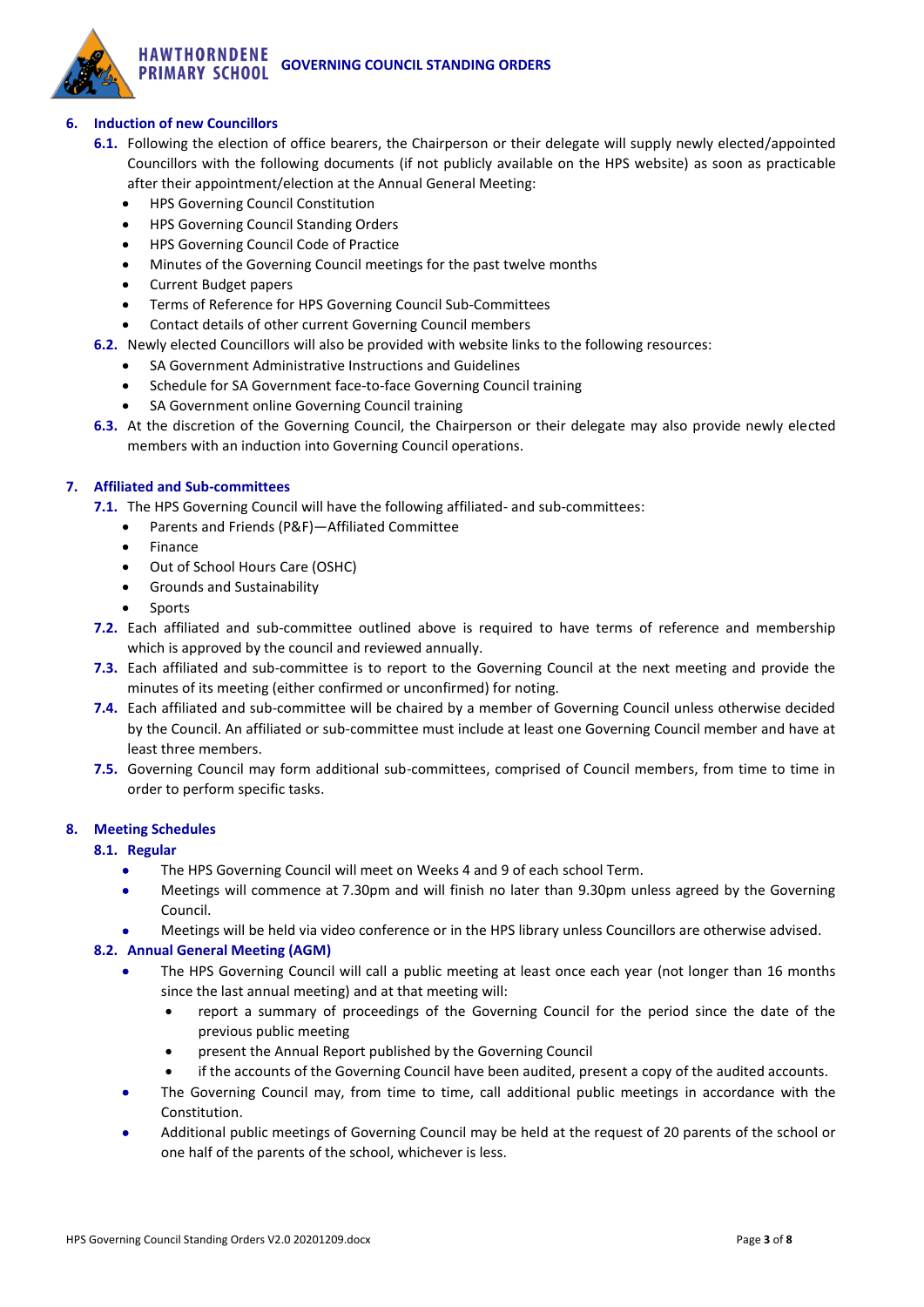## **8.3. Extraordinary meeting**

- An extraordinary meeting of the Governing Council may be held at any time decided by the Council or as required by the Constitution, if all members are given reasonable notice of the time, date, place and subject of the meeting.
- The Chairperson of the Governing Council or in the absence of the Chairperson, the Principal must call an extraordinary meeting of the Governing Council if either of them receives a written request to do so from three members of the Governing Council.
	- The Chairperson or the Principal must call such a meeting by sending a notice to all Governing Council members giving the members reasonable notice of the time, date, place and subject of the meeting.
- The business of an extraordinary meeting will be confined to the subject for which it is called.

#### **9. Meeting Operations**

- **9.1.** Notice of meetings shall be sent in writing to all members seven days prior to the date of the meeting.
- **9.2.** Under the agenda item "other business" at the meeting, members may request to have additional items addressed at the meeting or be placed on the agenda to be dealt with at a later time.
- **9.3.** Meetings shall, subject to the presence of a quorum, start at the time set out in the notice of the meeting, and shall continue until all business on the agenda is completed.
- **9.4.** Council will deal with the items of business set down for the meeting in the order in which they appear on the agenda unless otherwise determined by the Chairperson.
- **9.5.** Attendance at meetings of Governing Council by persons other than members of the Council shall be by invitation of the Chairperson or resolution of the Governing Council.

#### **10. Quorum for meetings**

- **10.1.** For a quorum to be achieved at a Governing Council meeting, not less than one half of Governing Council members currently holding office must be present and the majority of the members present must not be Department for Education (DFE) employees. Any parent members on the Governing Council who also work for the Department are counted as DFE employees for the purpose of a quorum.
- **10.2.**If, at the end of 30 minutes after the appointed time for a meeting of the Governing Council, there is no quorum present, the meeting will stand adjourned to a time and place determined by the Governing Council members present.
- **10.3.**A member of the Governing Council may be present at a Council meeting, in person or by video conferencing or teleconferencing.

#### **11. Absence of members from a meeting**

**11.1.**If a member is unable to attend a meeting, an apology should be submitted to the Chairperson prior to the meeting.

#### **12. Conflict of interest**

- **12.1.**If a Governing Council member, or a member of their immediate family, has any perceived or actual conflict of interest (either financial or non-financial) in a subject or matter under discussion at a Governing Council meeting, that councillor:
	- must declare the conflict of interest
	- must not be present during the discussion unless invited to do so by the person presiding at the meeting
	- must not be present when a vote is taken on the matter
	- may be included in the quorum for that meeting.

**12.2.**The declaration of interest will be included in the minutes of the meeting.

#### **13. Extended leave of a council member**

- **13.1.**A member of the Governing Council may apply in writing to the Chairperson for extended leave of up to three consecutive meetings.
- **13.2.**If a member of a Governing Council is granted extended leave, the membership of that member is excluded in determining the requirement for a quorum of not less than half the members currently holding office.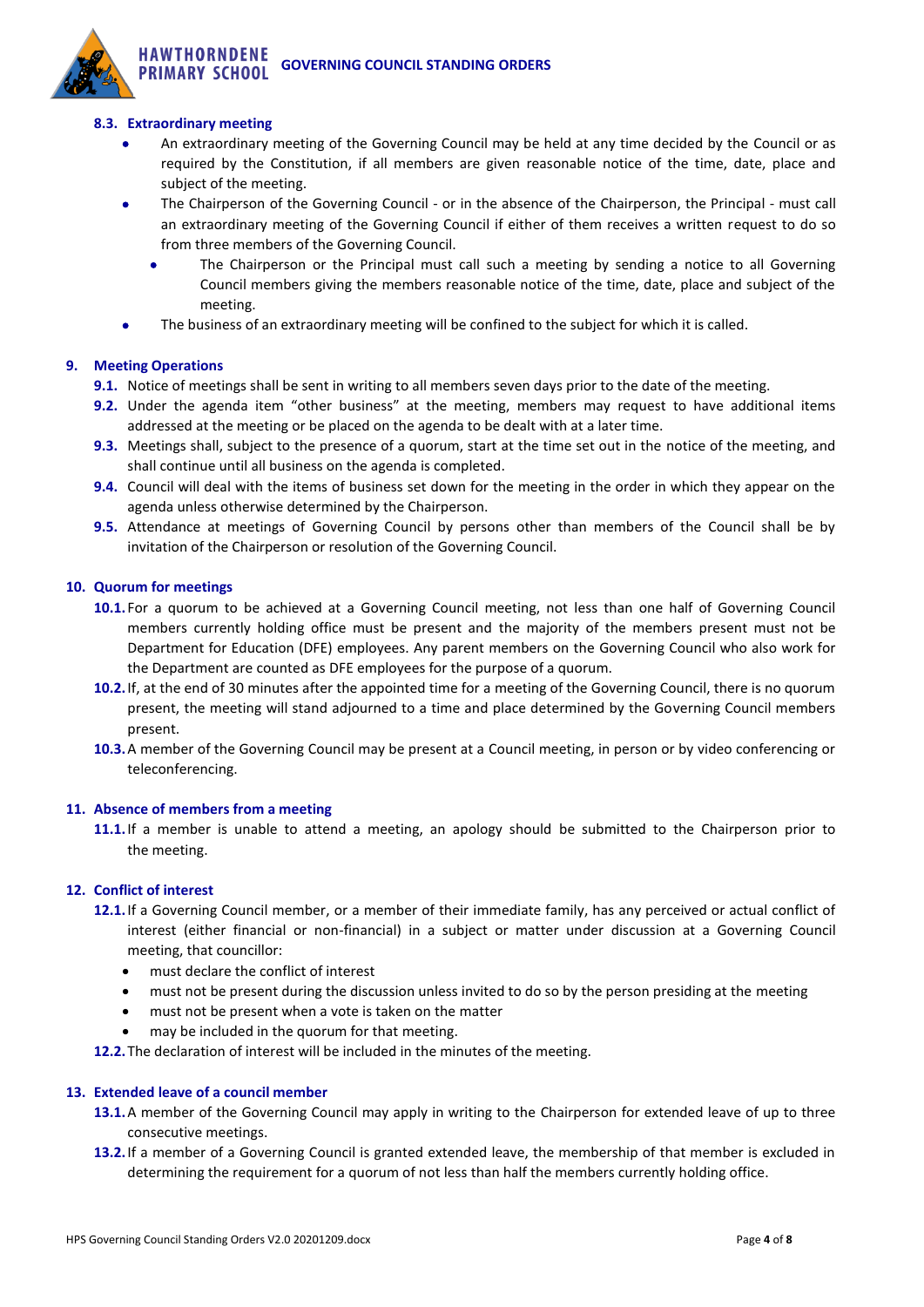

## **14. Agenda**

- **14.1.**The Chairperson shall ensure an agenda is prepared for each regular meeting and distribute the agenda, draft minutes from the previous meeting and meeting papers such as sub-committee reports, Principal's and Chairperson's report to Governing Council members no less than five days before the meeting.
- **14.2.** Standing Agenda Items are as follows:
	- Welcome and Acknowledgement of Country
	- Apologies
	- Minutes of previous meeting
		- A member in attendance at the previous meeting must move to accept the Minutes, subject to any corrections as determined. A member in attendance at the previous meeting must second the motion.
	- Business arising from Previous Minutes/Review of outstanding Action Items
	- **Correspondence**
	- Financial Reports
		- Finance Committee Minutes
		- HPS Balance Sheet
		- HPS Profit & Loss Statement
		- HPS Budget Report
		- OSHC Balance Sheet
		- OSHC Profit & Loss Statement
		- OSHC Budget Balances
			- Minutes must reflect that the above financial reports have been accepted by the Governing Council and also note any issues.
	- Subcommittee Reports
		- OSHC
		- Parents & Friends
		- Kindergarten
		- Grounds & Sustainability
		- **Sports**
	- Principal's Report
	- Staff Report
	- Site improvement Plan
	- **New Business** 
		- Agenda items as previously advised to the presiding member
	- Any Other Business

## **15. Open and closed meetings**

- **15.1.**Governing Council meetings will generally be closed to the school community, however visitors may attend and speak by invitation of the presiding member.
- **15.2.**To facilitate transparency, discussion points from each Governing Council meeting will be published in the school newsletter.

## **16. Length of meetings and extensions of meeting times**

**16.1.**If business has not been concluded within 2.5 hours, the presiding member shall ask the members whether they wish to defer the rest of the business until the next meeting or to extend the meeting. A motion is necessary if council wants to extend the meeting. The meeting will be extended for no more than 15 minutes.

## **17. Minutes**

- **17.1.**Minutes will be kept of all HPS Governing Council meetings. The minutes should be an accurate record of all decisions/resolutions of the meeting.
- **17.2.**The minutes should not be a verbatim record of the meeting but should be sufficient to set out issues raised and the decisions taken.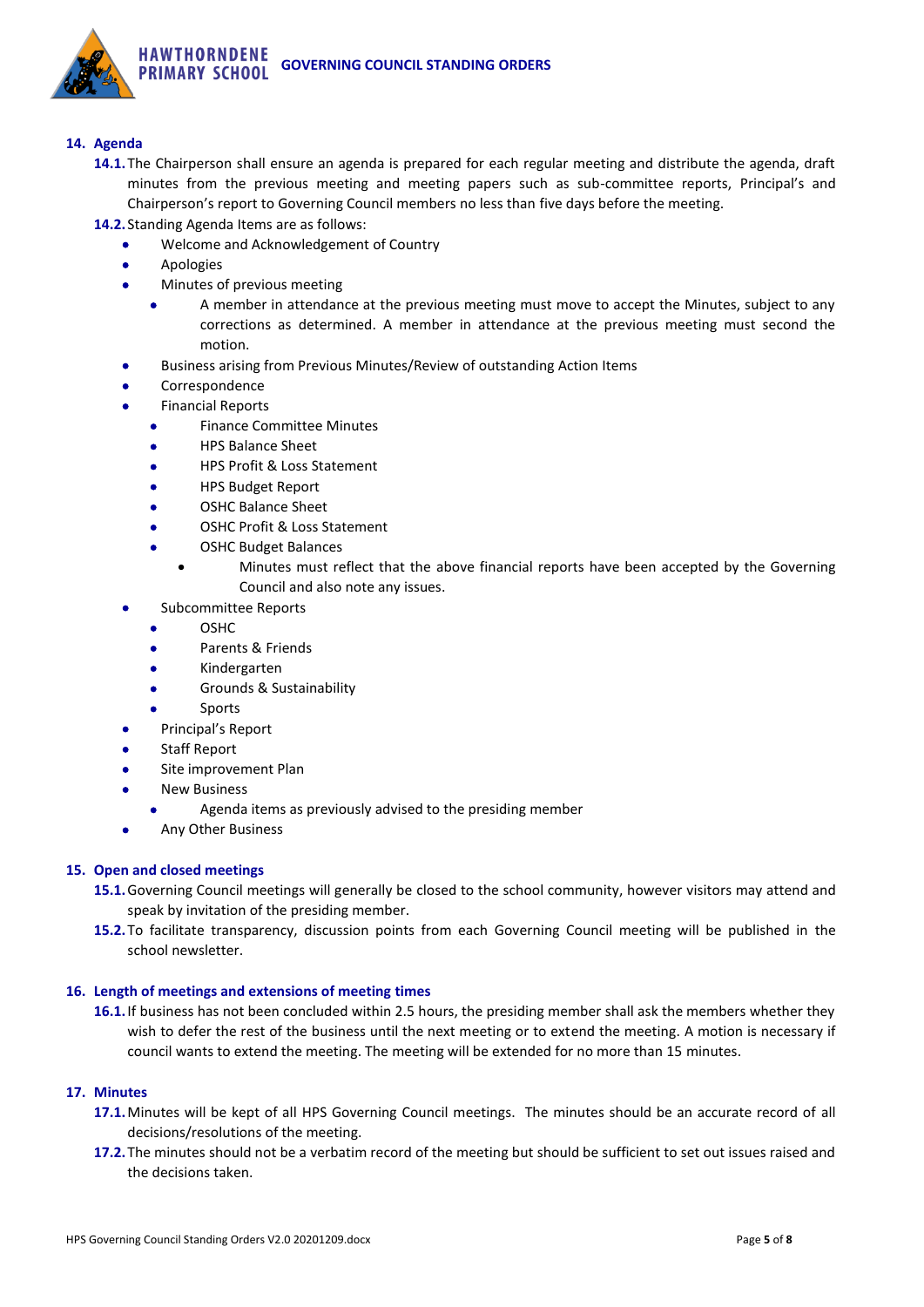

- **17.3.**The Principal will ensure a record of each Governing Council meeting is kept and draft minutes are prepared after each Governing Council meeting and distributed to Governing Council members prior to the next Governing Council meeting. The Principal may delegate this responsibility to another person.
- **17.4.**The minutes will record:
	- the type of meeting (regular, extraordinary or public)
	- date, time and venue of meeting
	- names of attendees and apologies received from members
	- name of presiding officer
	- names of guests or observers
	- a record of the business of the meeting including the decision on the minutes of the previous meeting
	- a summary of inward and outward correspondence and reports of any sub-committees tabled at the meeting
	- decisions of the meeting including motions and any amendments, names of movers and seconders, whether the motion was carried or rejected
	- the number of votes for and against each motion, and any abstentions
	- the date and time of the next meeting.
- **17.5.**All motions should be recorded and, if requested, read back to ensure they are correct.
- **17.6.**When Governing Council minutes are submitted for confirmation, only questions regarding their accuracy as a record of the meeting are to be raised.
- **17.7.**Once the minutes have been accepted as a true and accurate record of the meeting, they are to be signed by the Governing Council Chairperson or the person who presided at the meeting.
- **17.8.**Business arising from the minutes is dealt with after the minutes have been confirmed.

**17.9.**Minutes of Governing Council meetings will be available to members of the school community upon request.

## **18. Conduct of meetings**

**18.1.**The members of the Governing Council must abide by the HPS Governing Council Code of Practice and locally agreed etiquette.

## **19. Order**

**19.1.**The Chairperson of the Governing Council shall chair meetings.

- **19.2.**In the absence of the Chairperson, where there is a Deputy Chairperson, they shall chair the meeting. If there is no nominated Deputy, the Governing Council members shall choose one of the members to chair the meeting.
	- The person presiding over the meeting is to be considered 'the Chairperson' for that meeting with respect to these Standing Orders.
- **19.3.**A person addressing the Governing Council shall be heard in silence unless a point of order is raised.
- **19.4.**The Chairperson shall maintain order and conduct the meeting in accordance with these Standing Orders.

## **20. Points of order**

- **21.** The Chairperson may call to order a member who is in breach of the Act or HPS Governing Council Constitution.
- **22.** A member may draw to the attention of the Chairperson a breach of the Act or HPS Governing Council Constitution. The nature of the alleged breach must be briefly stated.
- **23.** A point of order takes precedence over all other business until the outcome is determined.
- **24.** The Chairperson will rule on the point of order.

## **25. Interruption of meetings by members**

**25.1.**A member of Governing Council must not, while at a meeting:

- behave in an improper or disorderly manner; or
- cause an interruption or interrupt another member who is speaking.
- **26.** The Chairperson will rule on any instances of interruptions by members. The Chairperson may seek an apology, have a short adjournment, ask the member to leave the meeting or adjourn the meeting until the next scheduled date. The Chairperson's ruling will be final.

## **27. Conflict/difficult discussions**

**27.1.**Each member needs to be clear when discussing a topic raised for discussion.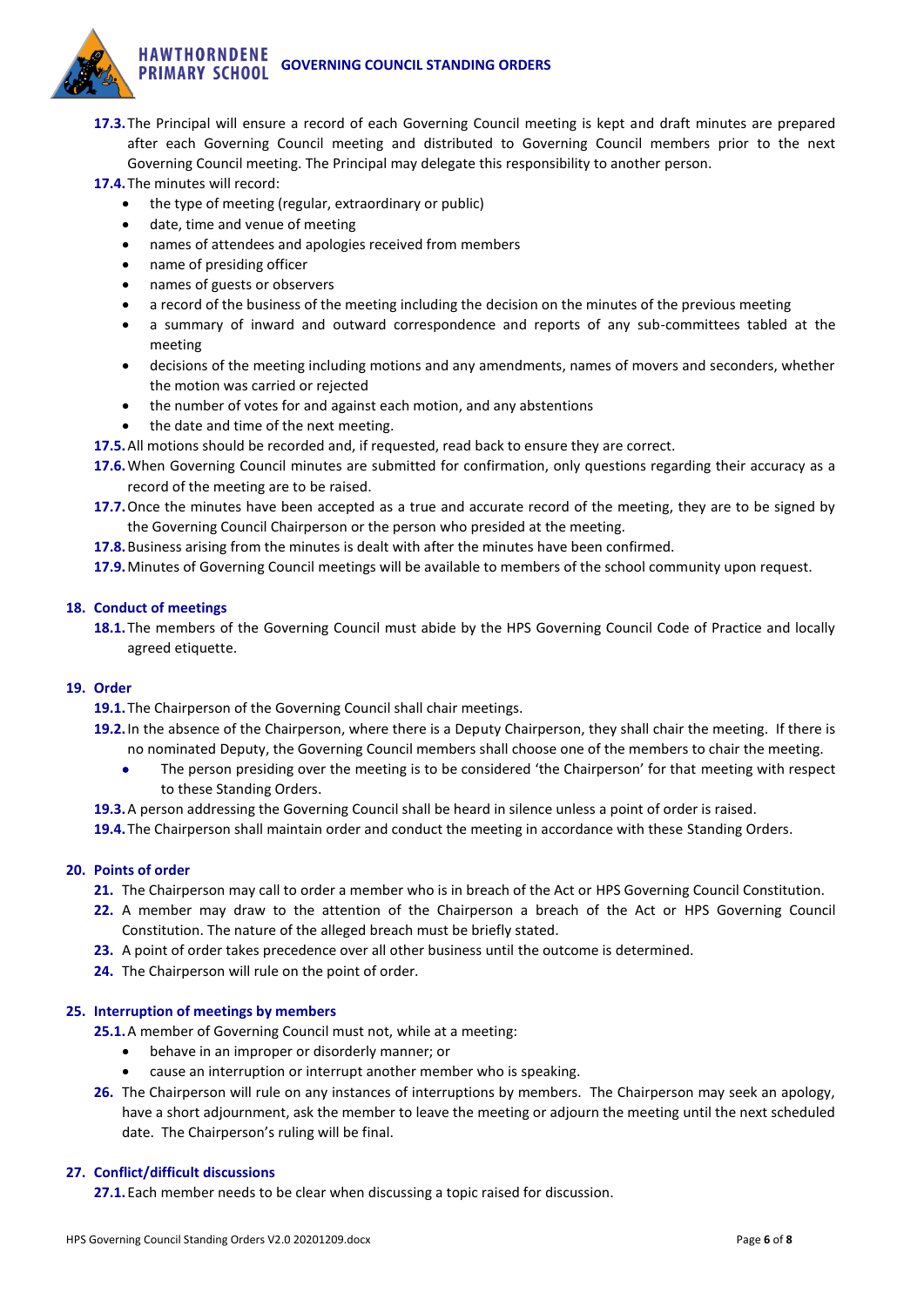- **27.2.**Each member should manage and remove their personal emotions from the topic being discussed.
- **27.3.**If members cannot reach consensus on the topic being discussed within 30 minutes, the Chairperson can, at their discretion call:
	- a tea break for 10 minutes to give members a break and to regain their composure
	- cease the conversation and reconvene the topic of discussion at end of the meeting
	- where appropriate, move the agenda item to the next meeting for continued discussion and additional information.
- **27.4.**The Chairperson has the discretion to declare a topic of discussion closed if they determine the discussion is unproductive and becoming negative – to preserve relationships on Council.
- **27.5.**All members shall remain calm and professional regardless of how difficult or challenging the topic.

## **28. Motions**

- **28.1.**A motion is required to have a proposer and a seconder, and it is put to the Governing Council for consideration.
- **28.2.**A motion shall lapse if there is no seconder.
- **28.3.**No substantive motion or amendment may be proposed at a meeting, which is in substance, is the same motion as has previously been proposed and dealt with (in the same meeting).

#### **29. Governing Council decisions**

- **29.1.**Decisions of the Governing Council will be by a majority of those eligible to vote and who are present at the meeting, where the majority are non DfE members. A vote by proxy is not valid.
- **29.2.**Members will vote on a matter and the number of votes for and against will be recorded in the minutes.
- **29.3.**Voting will normally be by a show of hands, but a secret ballot may be used for particular issues.

#### **30. Voting**

- **30.1.**The Chairperson shall read out the motion before a vote is taken.
- **30.2.**A motion shall be decided on a show of hands unless a secret ballot has been requested. Each Councillor has one deliberative vote each.
- **30.3.**If a member abstains from voting they have exercised their right to refrain from voting. A decision on the motion is arrived at by those persons present and voting. Abstaining does not count as voting and that member cannot be counted in relation to the total numbers for or against the motion.

## **31. Tied Votes**

**31.1.**The Chairperson has a deliberative vote only, therefore in the event of a tied vote, then the motion must be taken as defeated. No member, including the Chairperson, has a casting vote.

## **32. Review of School Policies**

**32.1.**Governing Council will include a review of at least two school policies each year (in Terms 1 and 3) and include this on the Agenda.

#### **33. Amendments to standing orders**

**33.1.**These Standing Orders may be amended by resolution carried by a majority of filled positions on Governing Council.